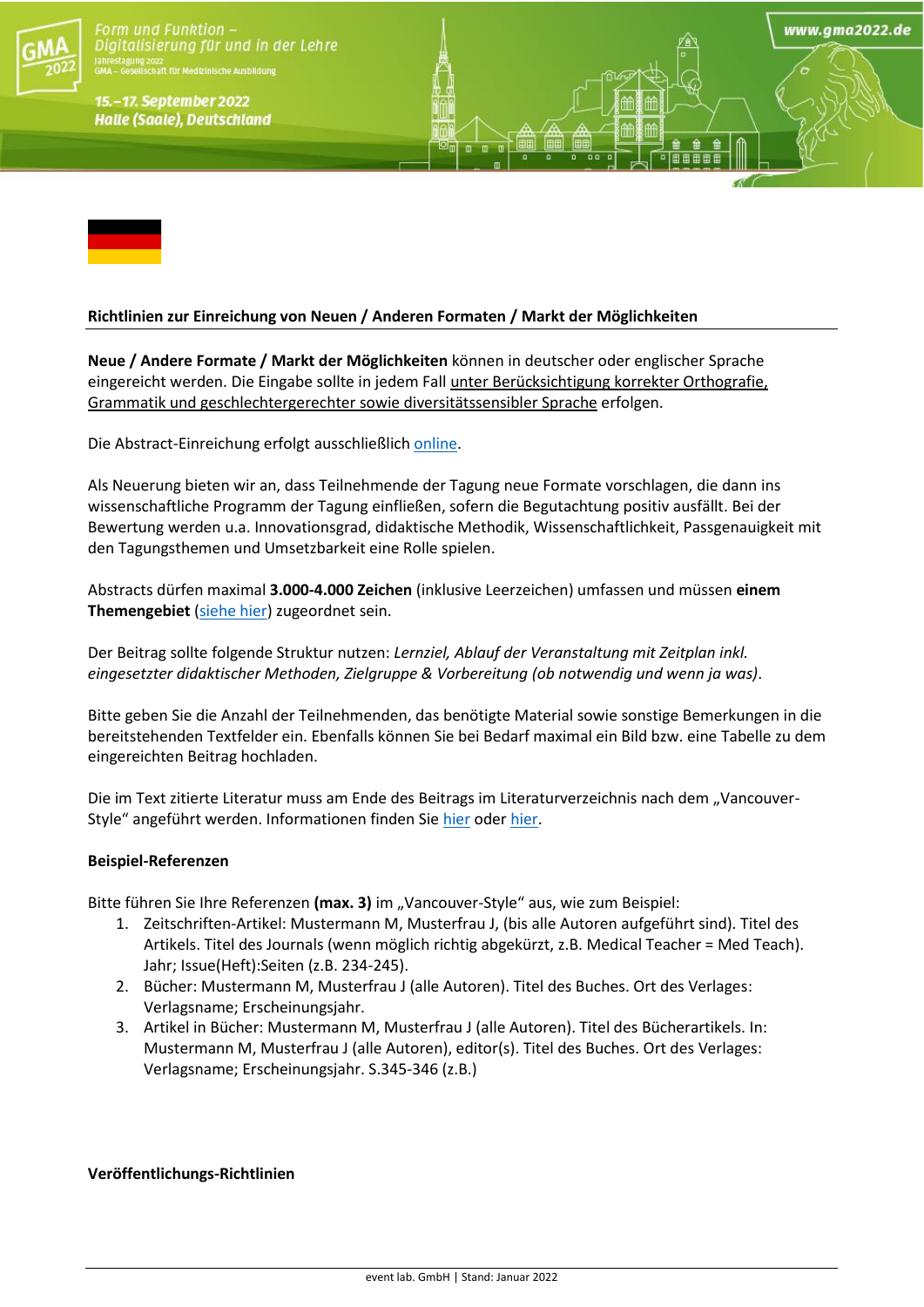

- **Orm** und Funktion-Digitalisierung für und in der Lehre gung 2022<br>eseilschaft für Medizinische Ausbildung<br>.

15.-17. September 2022 **Halle (Saale), Deutschland** 

Die Einreicher:innen erklären, dass alle genannten Autor:innen mit der namentlichen Nennung inklusive der jeweiligen Affiliation im Zusammenhang mit diesem Abstract einverstanden sind.

www.ama2022.de

Die angenommenen Abstracts sind zur Publikation im Online-Programm zur Veranstaltung vorgesehen. Mit der Einreichung gibt die Autor:innenschaft ihr Einverständnis für die Veröffentlichung des Beitrags.

Alle akzeptierten Abstracts werden elektronisch publiziert (Abstractband in Kooperation mit German Medical Science (GMS [| https://www.egms.de/dynamic/de/index.htm\)](https://www.egms.de/dynamic/de/index.htm) und auf der Tagungswebsite [\(www.gma2022.de\)](http://www.gma2022.de/).



## **Guidelines for the submission of new / other formats / market of opportunities**

New / other formats / market of opportunities can also be submitted in German or English. In any case, the input should take into account correct orthography, grammar and gender-sensitive as well as diversitysensitive language.

Abstracts can only be submitted [online.](https://eventclass.org/contxt_gma2022/)

As an innovation we offer the possibility for participants of the conference to propose new formats which will then be included in the scientific program of the conference if the review is positive. The evaluation will be based on the degree of innovation, didactic methodology, scientific character, fit with the conference topics and feasibility.

Abstracts must not exceed 3,000-4,000 characters (including spaces) and must be assigned to a topic area [\(see here\)](https://gma2022.de/programm/schwerpunkte/).

The paper should use the following structure: Learning objective, course of the event with time schedule including didactic methods used, target group & preparation (if necessary and if so what).

Please enter the number of participants, the required material as well as other remarks in the text fields provided. If required, you can also upload a maximum of one image or table for the submitted contribution.

The deadline for submission is 13 February 2022.

The literature cited in the text must be cited in the bibliography at the end of the contribution in the "Vancouver style". Information can be found [here](https://www.nlm.nih.gov/bsd/uniform_requirements.html) or [here.](https://guides.lib.monash.edu/citing-referencing/vancouver)

### **Example references**